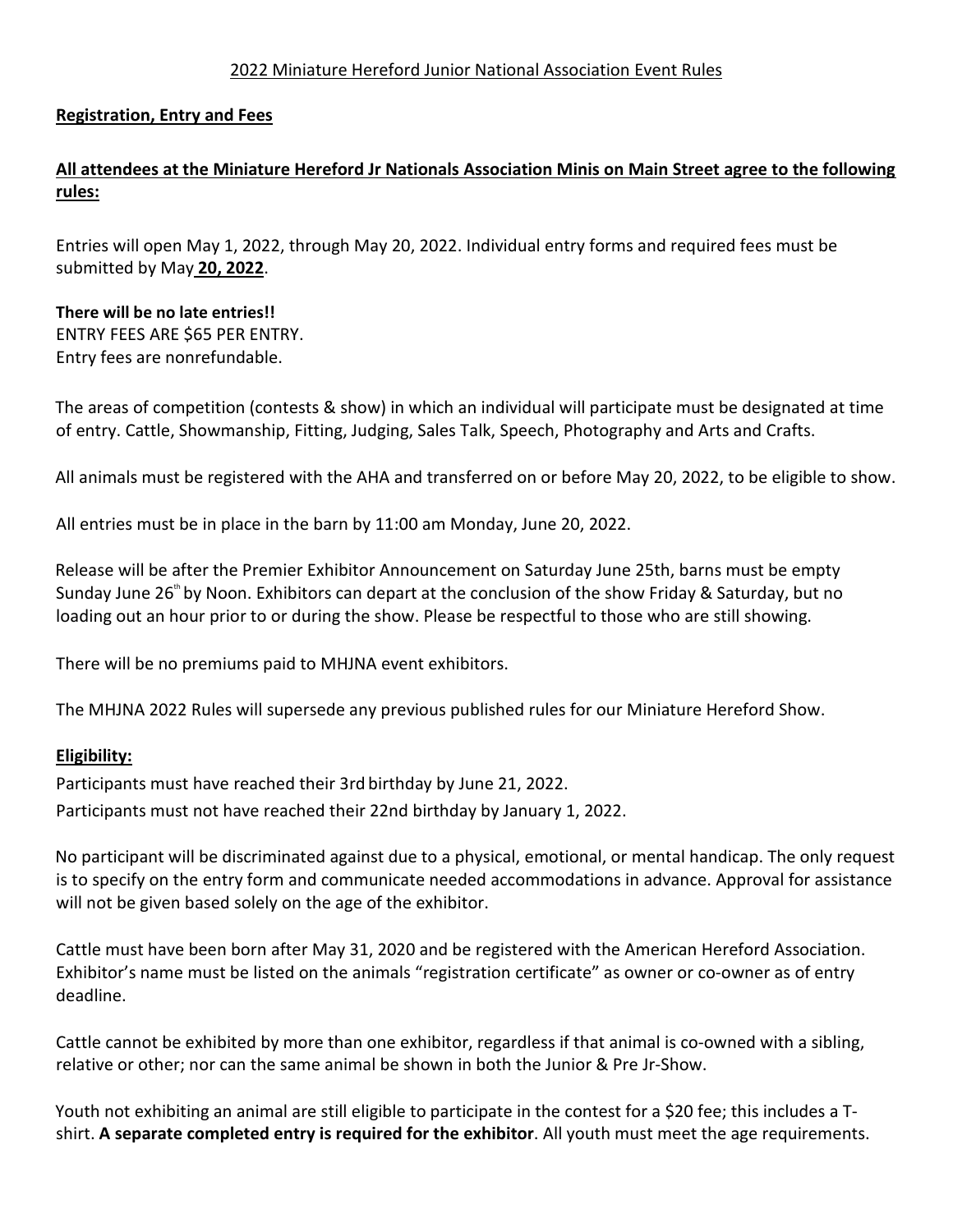### **Competition and Awards**:

Pre-Junior: 3-7 Junior: 8-11 Intermediate: 12-15 Senior: 16-21

Pre-Junior Division exhibitors must be 3 years old on or before June 21, 2022, and not have reached their 8th birthday prior to January 1, 2022.

Junior Division exhibitors must be 8 years old on or before January 1, 2022, and not have reached their 12th birthday prior to January 1, 2022.

Intermediate Division exhibitors must be 12 years old on or before January 1, 2022, and not have reached their 16th birthday prior to January 1, 2022.

Senior Division exhibitors must be 16 years old on or before January 1, 2022, and not have reached their 22nd birthday by January 1, 2022.

To receive awards, exhibitors should attend the awards ceremony Friday June 24<sup>th.</sup> Awards will be presented to the top 5 participants for each age group and for all contests. Prizes for Arts & Crafts, Sales Talk, Speech, Photography, Fitting and Judging will be awarded at the Friday night meal. Herdsman of the Year and Premier Exhibitor will be presented 30 minutes after the conclusion of the show on Saturday.

## **Health Requirements for Cattle:**

All cattle must meet the health requirements for the State of Iowa. Health inspection certificates issued by your local veterinarian must bear the animal's ID, age, and breed description. All questions regarding health requirements should be directed to your local or state veterinarian. Be aware that interstate travel with show cattle now requires a government approved permanent identification tag (EID).

#### **Iowa Residents will also need to provide health papers.**

AHA Registration certificate & health papers must be presented at check-in.

## **Conduct and Liability:**

**The MHJNA show is a family event. Any false representation, interference, or unsportsmanlike conduct on the part of any attendee will be dealt with by the MHJNA Board according to the equities of the case. If any attendee interferes in any way with the judges or shows disrespect to them, or to the show staff, the MHJNA may withhold any awards or take any other steps deemed desirable.**

All Pre-Junior/Junior members in attendance at the MHJNA event are expected to conduct themselves in a manner becoming of a Junior Member. Violations of the above standard include, but are not limited to misrepresentation of animals, vandalism, theft, fighting, unsportsmanlike conduct, failure to comply with the directives of officials, being in possession or under the influence of intoxicating beverages or other prohibited substance on or about the grounds, or unwilful violation of rules.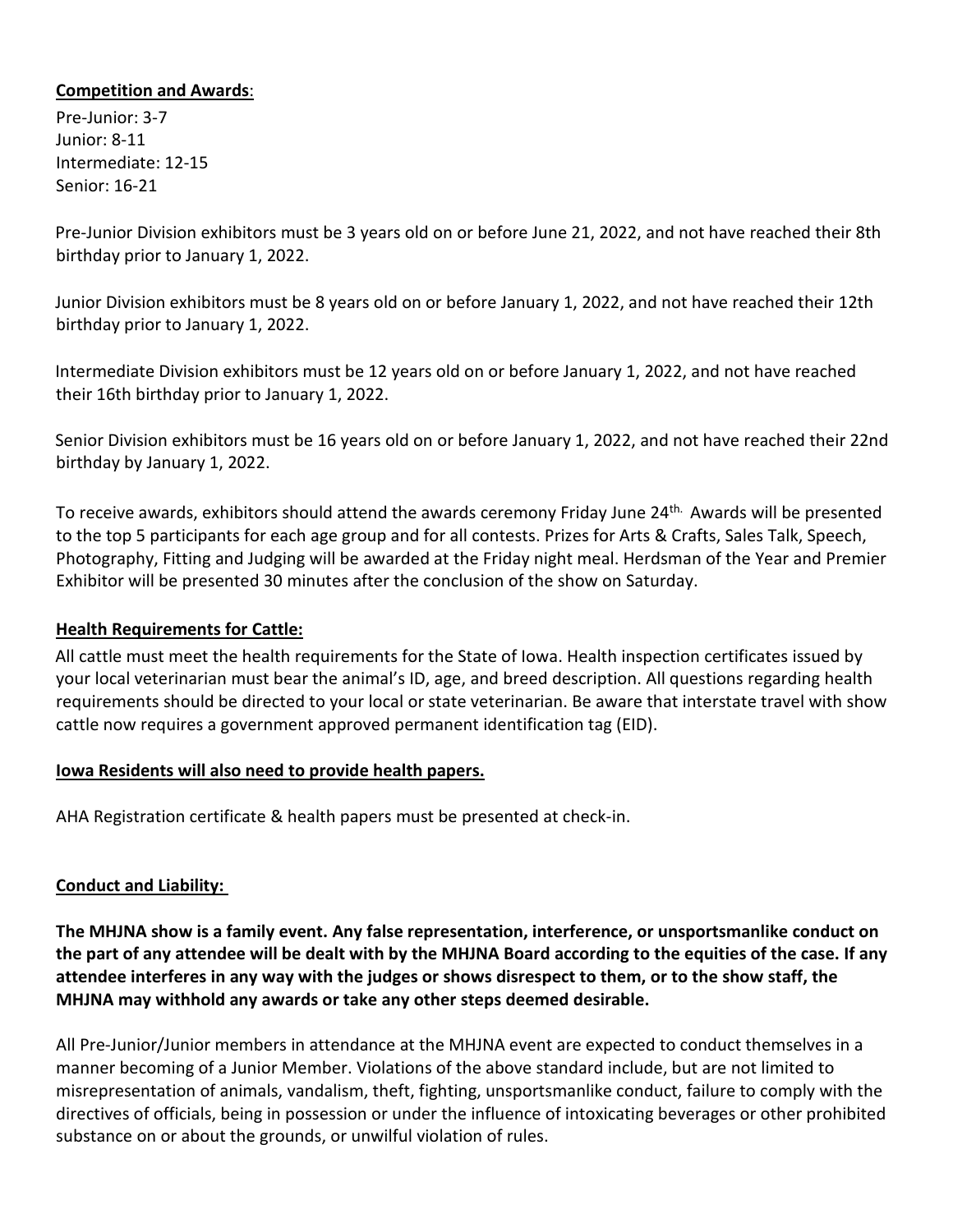All parents, family members, mentors and guests of a junior exhibitor in attendance at the MHJNA event are expected to conduct themselves in a manner becoming of an adult, a leader and a role model. Role models are expected to act in an ethical and respectful manner in their interactions with exhibitors, committee representatives, Washington County Fairgrounds Staff, and others at the event. Violations of the standard can result in disqualification of their Exhibitor.

All persons making entries in the show, participating, or attending this event, do so at their own risk and agree to abide by all the rules and regulations as stated and will not hold the Miniature Hereford Junior Nationals Association or the Washington County Fairgrounds, or any person's or companies associated with this event responsible for any and all accidents/theft to any person, animal, article or personal property.

If all requirements are not met, the MHJNA Board reserves the right to disqualify any entries.

# **In the Barn:**

Only hanging fans in the stalls will be allowed in the cattle barn. There will be NO allowance for fans placed in any of the cattle aisles. The use of **free-standing fans is prohibited.** Fans hanging from blocking chutes are also prohibited. Porta Coolers are allowed; however, they will need to be run on your own generator and you cannot tie up a water supply. Generators must be placed outside of the barn.

Cattle will be stalled on common bedding that will be in place upon the exhibitors' arrival, you may top dress, however, no straw is allowed in the barn.

Due to safety concerns dogs will not be allowed in the showring. In the event your dog becomes a nuisance or disruptive, you will be asked to remove your dog from the premises. Owners assume liability for their dogs. Dogs must be "under immediate and effective restraint of a responsible person to include leash, dogs will not be able to be loose on the fairgrounds.

## **Cattle Show - General Rules:**

All entries showing at the Miniature Hereford Junior Nationals Association (MHJNA) event must be registered by the American Hereford Association (AHA) and be out of an AHA registered sire and dam.

All animals will be weighed and measured. Heifers and cows may be no greater than 45" tall at the hip, steers and bulls no greater than 48" at the hip. All measurements are final. All animals will be measured and weighed at check in.

Each Exhibitor may bring and exhibit an unlimited number of entries to the MHJNA event, but will only receive Premier Exhibitor points for their top 3 entries.

All animals will have tattoos checked. Tattoos that are missing, illegible, altered, incorrect/or in any other way disagree with the registration paper will not be eligible to show. **CHECK TATTOOS for accuracy BEFORE LEAVING FOR THE MHJNA EVENT!**

Substitutions may be made only in the name of the original exhibitor/recorded owner as listed on the entry form and must be the same sex - bulls for bulls and females for females. To submit a substitution please email [contact@MHJN.org](mailto:contact@MHJN.org) no later than May 31, 2022.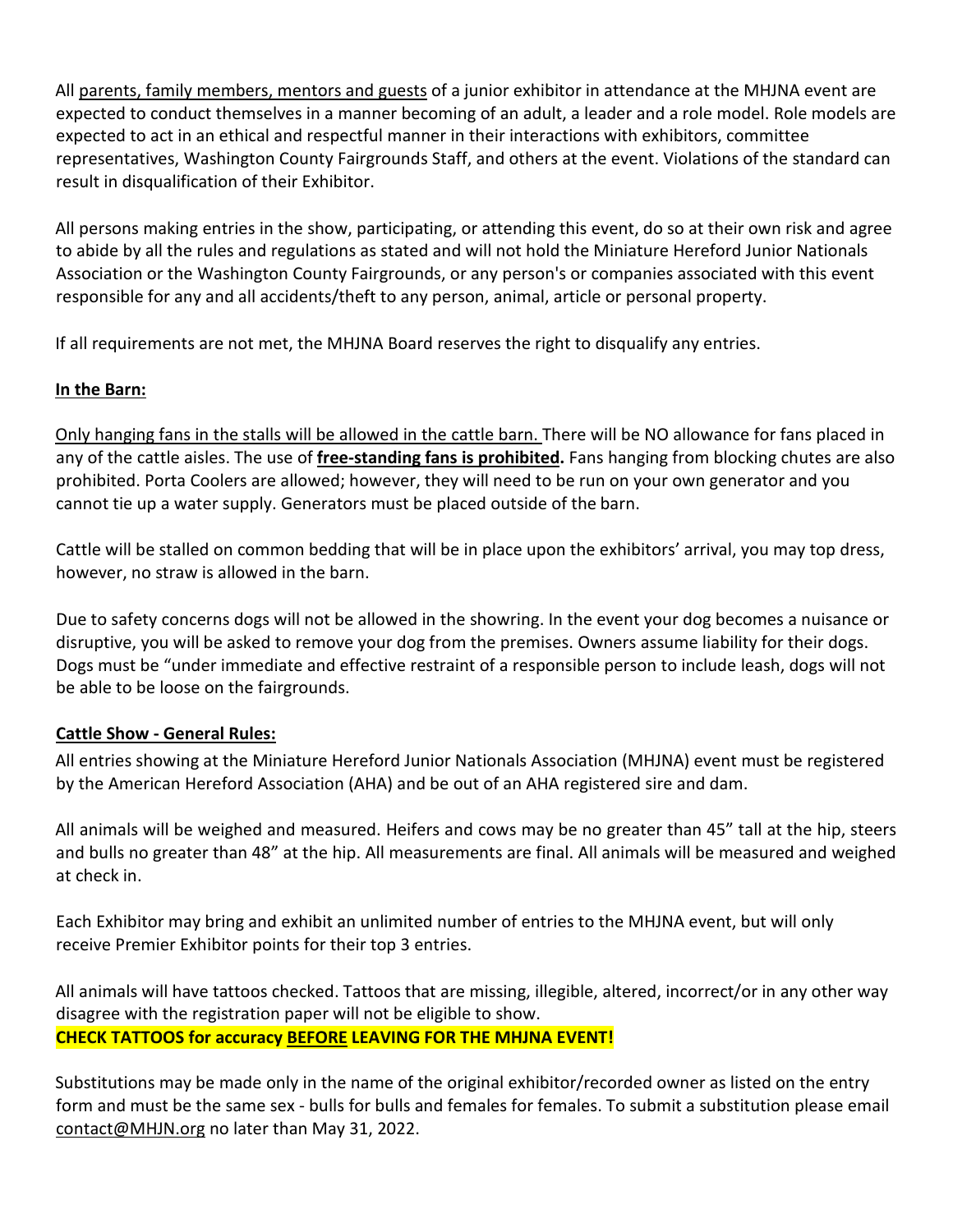No artificial filling (pumping/drenching) of animals will be allowed unless under the advice of a licensed, nonowner veterinarian. Exhibitors found in violation of this rule will be disqualified.

The MHJNA reserves the right to DNA any cattle being shown. Should testing reveal that the animal has been misrepresented on its registration papers, the exhibitor will be disqualified from the MHJNA event in its entirety and will not be allowed back. This applies to all entries.

Cattle protests must be filed with a MHJNA Board Member. A formal protest must be submitted in writing, accompanied by \$500.00 in cash or cashier's check a minimum of 24 hours prior to the first cattle show of the MHJNA event. The written protest must plainly state the reason for the protest. The person placing the protest is responsible for all costs incurred to verify the protest. If the protest is not sustained, the protest money will be forfeited. Protests will be handled by the MHJNA Board.

## **Pre - Junior Show Exhibitors (3-7y/o):**

Exhibitors may have one person to assist with exhibiting their animal. An assistant may be a parent, adult, sibling, or another Junior exhibitor.

The exhibitors are to handle the showing, one show stick per animal and the use of the show stick is only to be done by the exhibitor. Adult role is for safety reasons only and is **not allowed** to assist with setting up of the cattle. (ex. the assistant cannot take control of the show stick/halter to set up the animal). The Pre- Junior must always be attentive to their animal.

If the assistant is not following the guidelines as stated above, the exhibitor will receive one verbal warning; any further violations will result in the exhibitor being excused from the show. The MHJNA Board will appoint one person to monitor the assistants' involvement.

Pre-Junior Exhibitors can choose to exhibit cattle in the Jr. Show. They then will be required to show in the Junior Cattle show for all divisions and contests. They will be awarded premier exhibitor points as a Junior. Junior exhibitors must show their animal independently. If a Pre-Junior exhibits an animal in the Pre-Junior cattle show, another sibling cannot exhibit the same animal in the Junior show.

Exhibitors must show their own animals unless excused by the MHJNA Board. Only exhibitors who are in attendance and are physically unable to show the animals due to illness or injury will be excused. The substitute will need to be a Pre Jr if the cattle were entered in the Pre Jr show. In the event an exhibitor has more than one animal in the ring at the same time they must have another Pre Jr. exhibitor show his/her animals.

If an animal is disruptive to its class, it is at the discretion of the show management to dismiss it from that class. Disruptive behavior includes all acts that may cause potential harm to the exhibitor, fellow exhibitors, ring staff, judge, or the calf itself.

If an animal gets loose in the showring, an exhibitor will be given two chances to regain control of said animal throughout the duration of that show/class, this includes showmanship. The third instance exhibitor and animal will be excused from the showring.

The MHJNA Board reserves the right to combine or split classes and or divisions.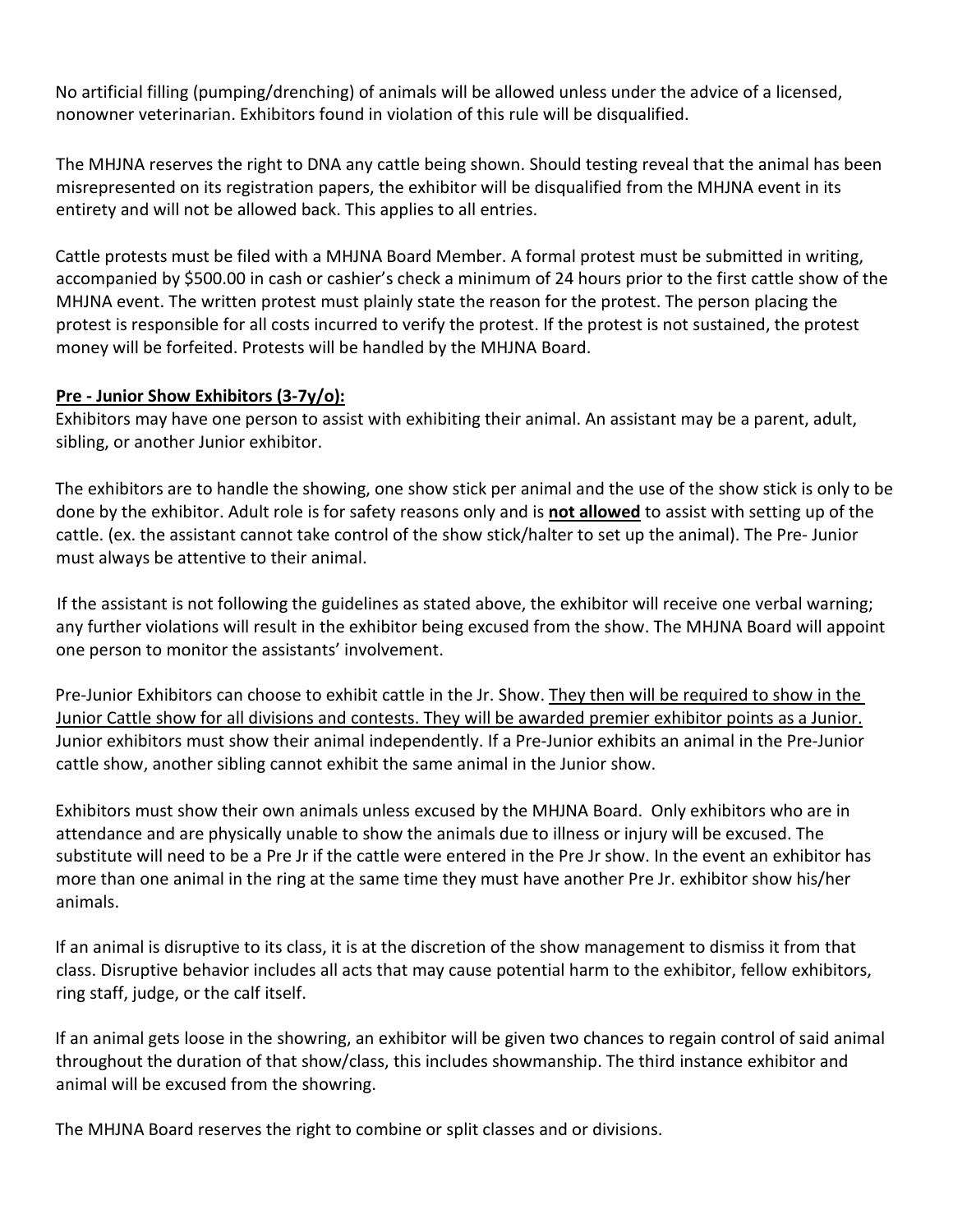## **Junior Show Exhibitors (8-22 y/o):**

Exhibitors MUST exhibit their own animal independently. Only one person (the exhibitor) per animal will be allowed in the ring. Parents, adult or a fellow exhibitor will NOT be allowed in the ring to assist the Junior. (Unless pre-approved by the MHJNA Board at a minimum of 24 hours prior to the show.)

Exhibitors must show their own animals unless excused by the MHJNA Board. Only exhibitors who are in attendance and are physically unable to show the animals due to illness or injury will be excused. The substitute will need to be a Jr if the cattle were entered in the Jr show. In the event an exhibitor has more than one animal in the ring at the same time they must have another Jr. exhibitor to show his/her animals.

If an animal is disruptive to its class, it is at the discretion of the show management to dismiss it from that class. Disruptive behavior includes any and all acts that may cause potential harm to the exhibitor, fellow exhibitors, ring staff, judge or the calf itself.

If an animal gets loose in the showring, an exhibitor will be given two chances to regain control of said animal throughout the duration of that show/class, this includes showmanship. The third instance exhibitor and animal will be excused from the showring.

The MHJNA Board reserves the right to combine or split classes and or divisions.

# **Heifer Show:**

Heifers must have been born after May 31, 2020, and prior to May 20, 2022, and be registered with the American Hereford Association. Exhibitor's name must be listed on the animals "registration certificate" as owner or co-owner, as of entry deadline.

Heifers may be no greater than 45" tall at the hip. Polled and horned heifers will be combined in one show.

**Note**: You may show the heifer calf at side of the Cow/Calf pair in the regular female show if she is born prior to May 20, 2022. If you choose to do so, you **must enter both the Cow/Calf pair and the calf**. If you have a heifer calf that is at the side of a cow/calf pair and you want to show in the Owned show and the Bred & Owned show that will be a total of 3 entries.

Bred and Owned heifers are defined as those in which the dam at the time the calf was conceived was owned by the exhibitor, the exhibitor must be listed as the breeder and owner/co-owner on the registration certificate. Animals can only be exhibited by one exhibitor throughout the entire event.

**Bred and Owned Show is separate from Owned Show**. Be sure to indicate whether your heifer(s) will show in the Owned show, the Bred-and-Owned show, or both. Heifers exhibited in **both shows will require two entries, an additional fee per animal** is required if you choose to enter the Owned and Bred & Owned competitions.

All general rules will apply to the heifer show i.e. ownership, participant age, fitting, etc.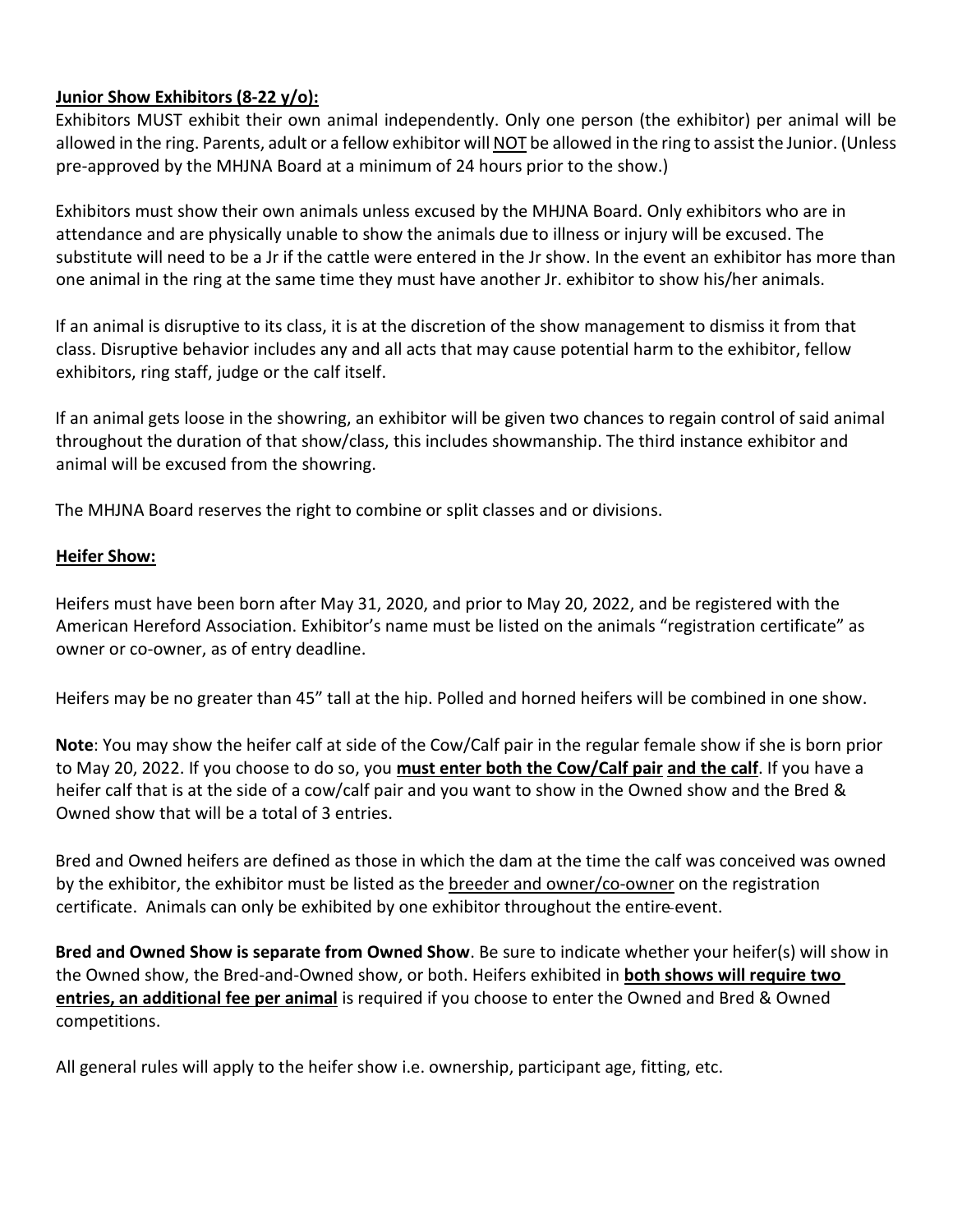## **Cow/Calf Competition:**

There is no maximum age for cows, and they must be registered with the American Hereford Association. Exhibitor's name must be listed on the animals "registration certificate" as owner or co-owner as of May 20, 2022.

Cows may be no greater than 45" tall at the hip.

Calf must be natural calf, no more than 270 days in age as of the day of the show. Polled and horned pairs will be combined in one Cow/Calf show.

Calves at the side of cow-calf pairs may show in separate heifer or bull shows, however, they must be entered with a separate entry.

All calves on the side of the cow-calf pair must be registered with the AHA and tattooed at time of entry.

All general rules will apply to the Cow/Calf show i.e. ownership, participant age, fitting, etc.

## **Bulls:**

Bulls must be born after May 31, 2020, and prior to May 20, 2022, must be registered with the American Hereford Association. Exhibitor's name must be listed on the animals "registration certificate" as owner or coowner as of entry deadline.

Bulls no greater than 48' at the hip

Horned and polled bulls will show together.

Bull calves in the cow/calf pairs are eligible to show in individual classes. They must be entered individually and pay the additional entry fee.

A bull over one year of age is required to have a ring in his nose; (permanent or removable). If not, he will be excluded from the MHJNA event.

All general rules will apply to the Bull show i.e. ownership, participant age, fitting, etc.

## **Steer Show:**

Steers must have been born after May 31, 2020, and prior to May 20, 2022, be registered with the American Hereford Association. Exhibitor's name must be listed on the animals "registration certificate" as owner or coowner as of entry deadline.

No steer certificates will be accepted, only registration papers.

Steers may be no greater than 48" at the hip.

Prospect steers will not have exceeded one (1) year of age as of June 1,2022

Market steers must exceed one (1) year of age as of June 2, 2022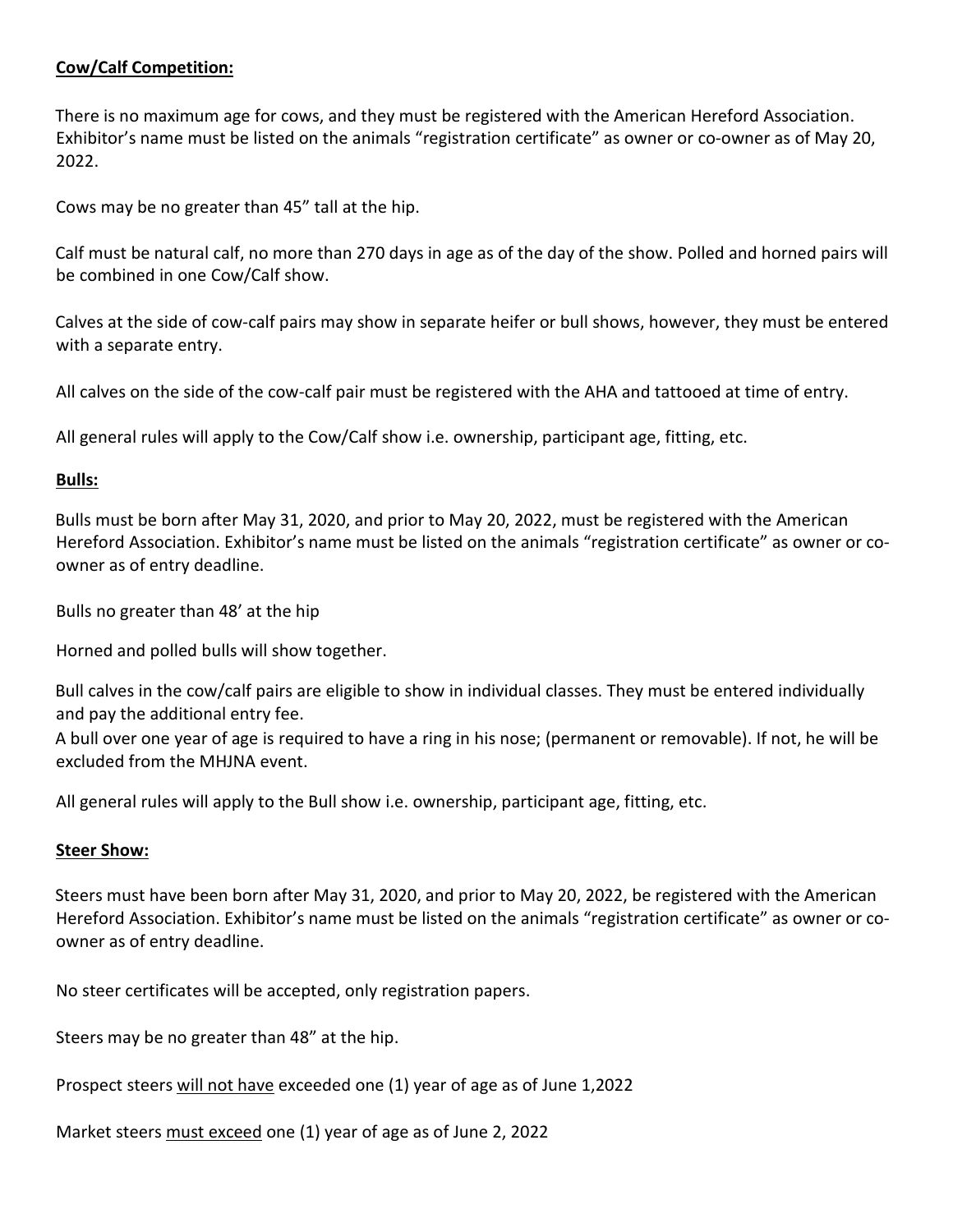Steer classes will be divided by weight. Classes will be determined after check in.

We will select a Grand Champion Prospect Steer and a Grand Champion Market Steer for Pre-Jr's & Jr's.

All general rules will apply to the Steer show i.e. ownership, participant age, fitting, etc.

#### **Divisions:**

| Junior Heifer Calf - heifers calved after January 1, 2022 | B/O | Owned |
|-----------------------------------------------------------|-----|-------|
| Senior Heifer Calf - heifers calved Sept -Dec 2021        | B/O | Owned |
| Intermediate Heifer - heifers calved May-Aug 2021         | B/O | Owned |
| Junior Heifer - heifers calved Jan - April 2021           | B/O | Owned |
| Senior Heifer - heifers calved Sept - Dec 2020            | B/O | Owned |
| Late Sr. Heifer - June - Aug 2020                         | B/O | Owned |

Junior Bull Calf – bulls calved after Jan 1, 2022 Senior Bull Calf – bulls calved Sept- Dec 2021 Intermediate Bull – bulls calved May-Aug 2021 Junior Bull – bulls calved Jan-April 2021 Senior Bull – bulls calved June - Dec 2020

Prospect Steer – June 1, 2021 to June 1, 2022 Market Steer – June 2, 2020 to May 31, 2021 Cow/Calf Pair  $-2 y$ /o cow Cow/Calf Pair  $-3+$  y/o cow

#### **Contests:**

The following contests will be held at MHJNA 2022 event: Arts & Crafts, Photography, Sales Talk, Fitting, Judging, Showmanship and Speech. Contest Rules are continued on the following page. Exhibitors need to be entered in EVERY contest they wish to participate in by entry deadline May 20, 2022. There will be no late entries.

Youth not exhibiting an animal are still eligible to participate in the contest for an \$20 fee; this includes a Tshirt. **A separate completed entry is required**. All youth must meet the age requirements.

While a contest is in progress, ONLY EXHIBITORS, COMMITTEE MEMBERS, OFFICIALS, AND VOLUNTEERS RESPONSIBLE FOR facilitating the contest will be in the area. There shall be no conferring between exhibitors or between parents and/or advisors and exhibitors. Any violation of this rule will result in disqualification from the contest.

#### **Showmanship:**

No-fit, no adhesive is allowed Showmanship will be blow & go. Must wear MHJNA T-Shirt.

We will recognize the top 5 for each age group at time of show Pre Jr, Junior, Intermediate & Senior.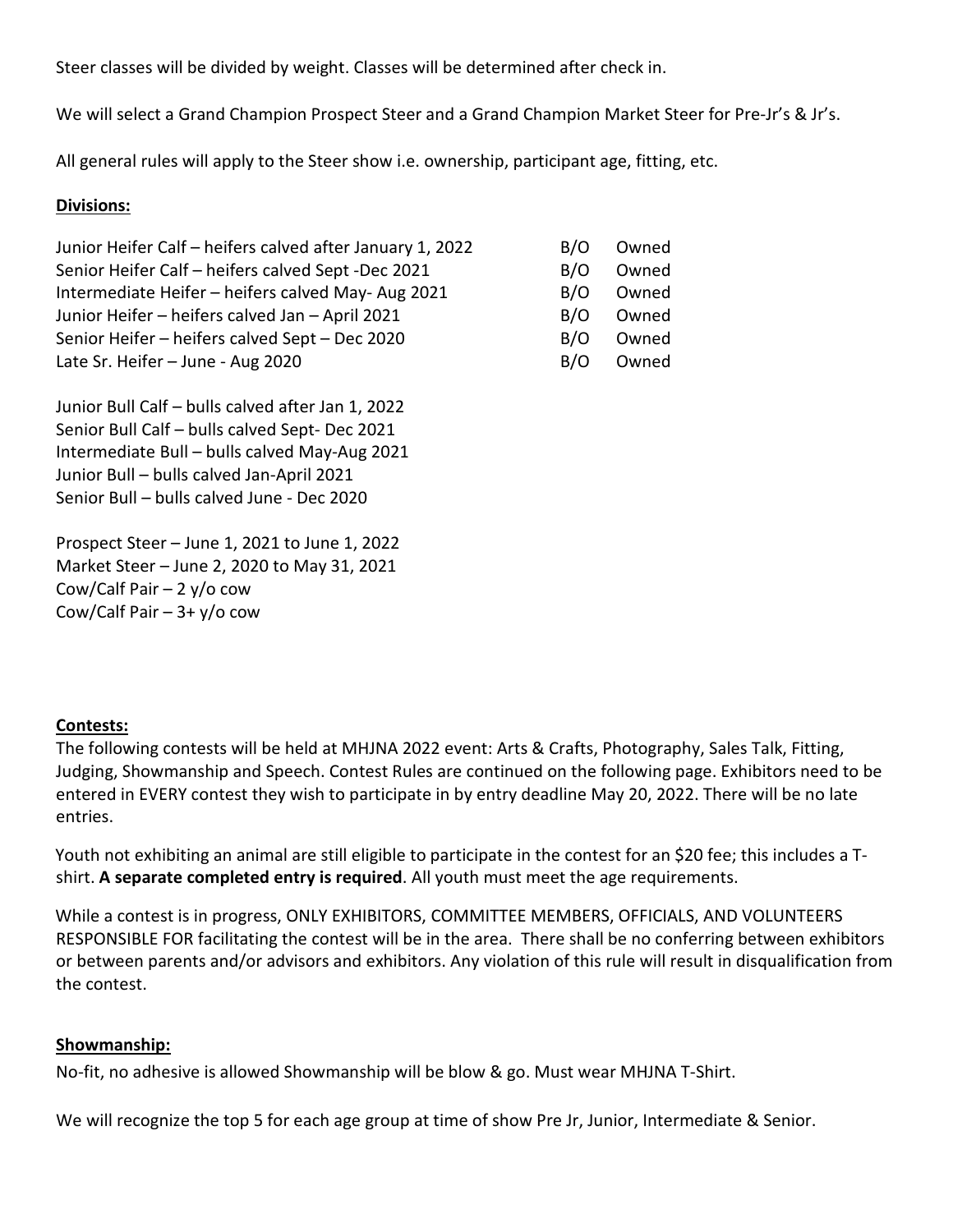Each exhibitor must use the same animal for all phases of the Showmanship Contest. One exhibitor per animal is allowed in Showmanship.

Pre Jr-Exhibitors may have one person to assist with exhibiting their animal. An assistant may be a parent, adult, sibling, or another Junior exhibitor.

The exhibitors are to handle the showing, one show stick per animal and the use of the show stick is only to be done by the exhibitor. Adult role is for safety reasons only and is not allowed to assist with setting up of the cattle. (ex. the assistant cannot take control of the show stick/halter to set up the animal). The Pre- Junior must always be attentive to their animal.

## **Photography Contest:**

The purpose of this contest is to help exhibitors increase their communication skills through the creative display of a message or feeling through photography.

All photographs will be displayed at the Miniature Hereford Junior Nationals Association event. MHJNA reserves the right to reproduce work submitted in ANY FORM.

Exhibitors are to take photographs by themselves, without the assistance from a parent or adult. Exhibitor is limited to 1 entry per person.

The same photo or similar photo previously submitted will not be eligible for entry. Photographer must use their own ideas and concepts when creating their photos. Do NOT copy, duplicate, or replicate the ideas of other photographers or previous winners.

All photos must be mounted on 11"x 14" foam core or gator board that is at least 1/8'thick. Photos can be any size up to including 11"x14" but must be mounted on 11"x14" foam core or gator board.

All photos must be unframed. There should be NO hooks or wires attached to the back of entries. Do not cover entry with cellophane, acetate, or glass. There should be NO spray adhesives or self-stick adhesive exposed that could damage another person's photo.

Enhancements are allowed but must be the work of the exhibitor. Listed on the back of each photo:

- Full Name
- Division
- Title
- Description of how the photo was taken.

Scores will consist of the following criteria:

- 1. Creativity, communication, composition 25 points
- 2. Highlight Miniature Hereford Breed 25 points
- 3. Technical quality of photo 25 points

Photos will be handled with care, however MHJNA is not responsible for any loss or damages.

## **Arts & Crafts:**

The purpose of this contest is to allow exhibitors to showcase their artistic skills (example painting, video, sculpture, artistic posters, music, etc.).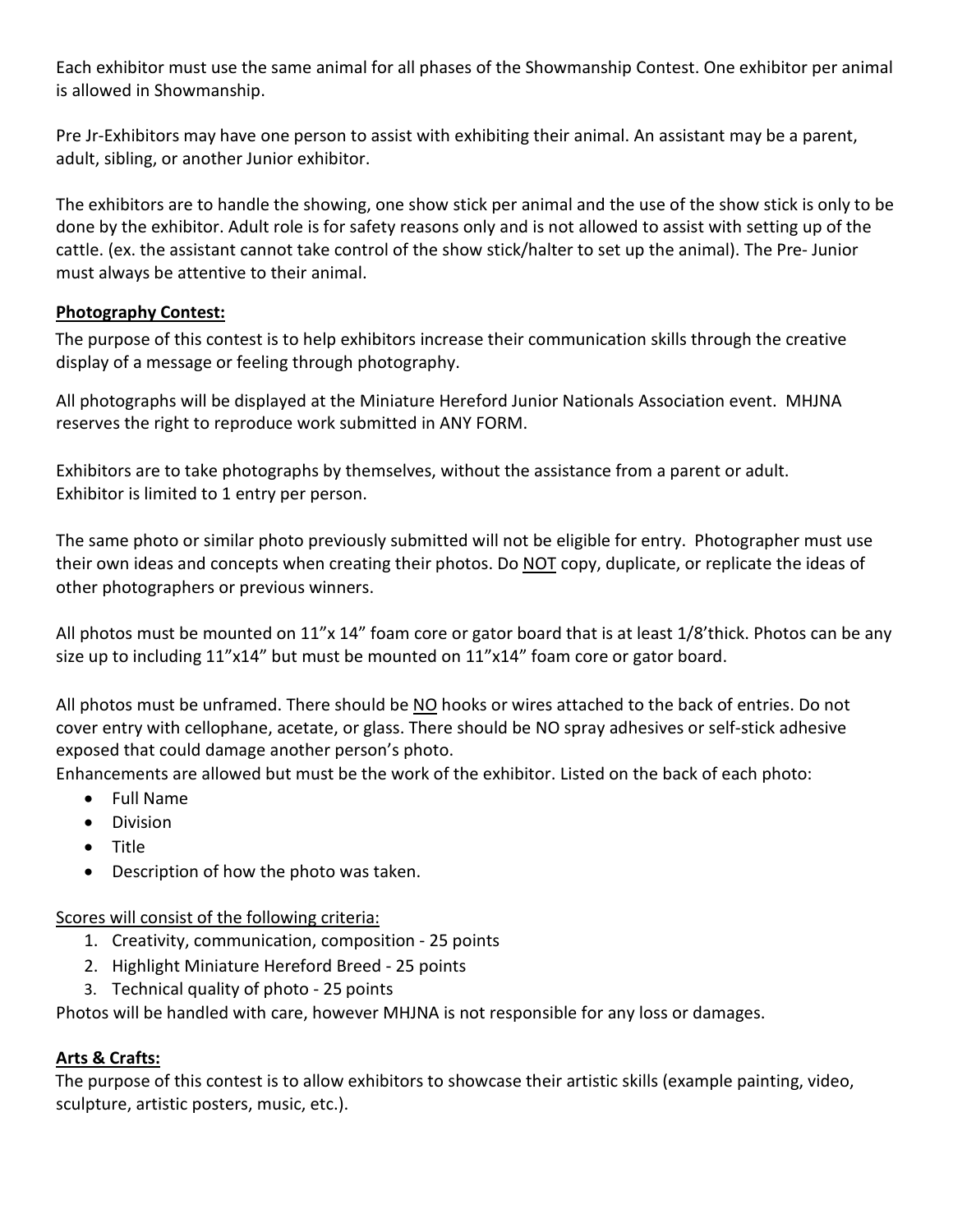Exhibitors must complete the exhibit by themselves, without **assistance from a parent/adult**. Exhibitor is limited to 1 entry per person.

Duplications of entries in previous years is not permitted.

Exhibits must promote the Miniature Hereford Breed in some way.

Exhibitors must submit a signed Statement of Originality, that will include a short description about the process and supplies used to create the entry.

Statement of Originality will be submitted at check in. Parents CAN help Pre-Juniors complete the Statement of Originality.

Scores will consist of the following criteria:

- 1.Quality of craftsmanship 10 pts
- 2. Attention to detail 5 pts
- 3. Originality/creativity/age appropriateness 15 pts
- 4. Promotion of the Miniature Hereford Breed -15 pts
- 5. Difficulty of medium used 5 pts
- 6. Overall artistic appeal 10 pts

MHJNA reserves the right to reproduce work submitted in ANY FORM. Arts & Crafts will be handled with care, however MHJNA is not responsible for any loss or damages.

## **Sales Talk:**

The purpose of this contest is to evaluate the effectiveness of the presentation and the exhibitor's ability to merchandise cattle. The judges will use one photo and registration certificate to evaluate the pedigree and may use the information provided by the exhibitor to ask questions. The registration and photo will be returned to the exhibitor at the conclusion of the talk.

# **NOTE: AN ANIMAL WILL NOT BE USED IN THIS YEAR'S EVENT: two items will be allowed; registration certificate and one photo (no larger than 8"x10").**

Sales Talk is a live setting with a "buyer". The exhibitor "sells" their animal to the "buyer" by using registration certificate and one photo (no larger than 8"x10").

Sales Talk will be three to five minutes in length. Time elapsed will be indicated during the contest so that exhibitors are aware of the time constraints, a 1-minute warning will be provided.

Exhibitors will be judged on their knowledge of the animal they are selling (25 percent), ability to relate important information about the animal, organization and style (25 percent), poise and delivery (25 percent), and their overall effectiveness in convincing the judge to buy the animal (25 percent).

An exhibitor may **NOT** use any written material, note cards, props or other items when presenting to the judges. **The only allowed items are the registration certificate and one photo.** An exhibitor's score will be reduced by 10% if additional materials are presented to the judges or used when completing their sales talk. This includes any props, business cards, written materials, etc.

While the contest is in progress, there shall be no conferring between exhibitors. Parents and/or advisors will not be allowed in the contest area. Any violation of this rule will result in disqualification from the contest.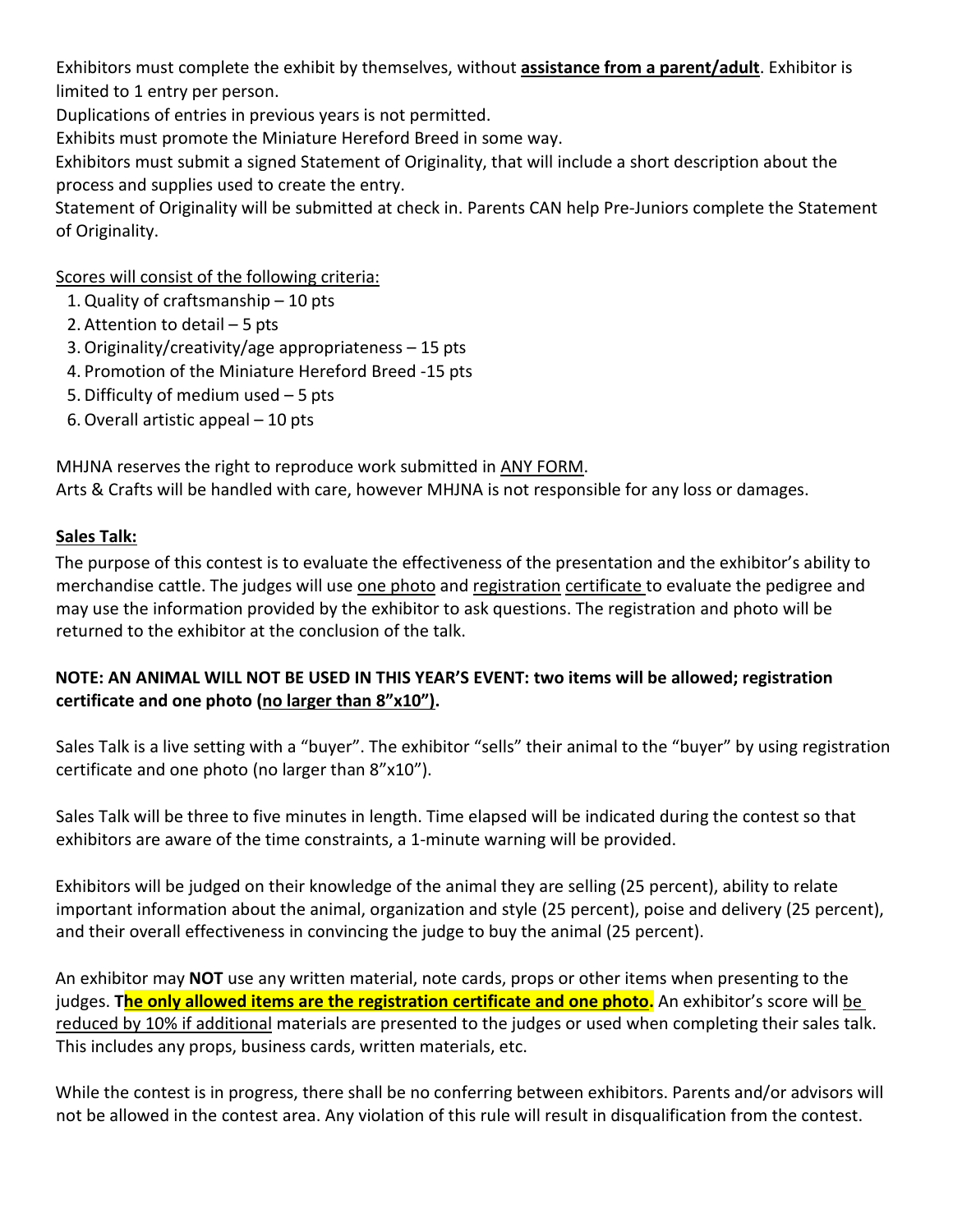### **Team Fitting:**

The purpose of the Fitting Contest is for the exhibitors to test their fitting abilities and teamwork.

Pre-Juniors, Juniors, Intermediate, and Senior Division teams will be divided up by their age groups, with a **RANDOM** selection AT THE EVENT.

Pre- Junior teams **will be** assigned a mentor to coach/help them.

There will be no clipping in Pre-Junior & Junior Divisions, only paints and glues.

Exhibitors must bring all materials needed to the fitting area, this will include one can of break down, glue, paint, etc. All team members should be involved in the breakdown of the animal, including full bath and blow out. Cans of leftover product should go to the person that donated the calf when contest is complete.

Chutes, blowers, and power are the responsibility of each team.

Exhibitors may not use inappropriate fitting methods. Unethical fitting situations include but are not limited to the addition of any hair or hair like substances (including twine), false tail heads, false polls and false tail switches. Any altering of the natural color other than touch up paint is not allowed.

Time limit of 15 minutes for Pre Jr.'s Time limit of 20 minutes for Junior, Intermediate, Senior age groups

After fitting, each calf will be presented to the judges. The calf will be held in line by one of the fitters, while the other teammates stand behind the calves off show side. The Judges may ask questions of the team during this time.

Judges will base placing on both fitting techniques and results.

Only exhibitors**,** committee members, judges and volunteers responsible for the fitting contest will be allowed in the fitting area.

#### **Judging Contest:**

The purpose of the Judging Contest is for the exhibitors to test their ability to evaluate desirable beef cattle phenotype.

The Judging Contest Committee will select 4 classes of cattle, consisting of 4 head per class – 2 classes of females, 1 class of bulls, and 1 class of steers.

The exhibitors will be allowed 12 minutes to place each class. There will be a two-minute time warning in each class before the signal for exhibitors to hand their cards in to the group leader.

Classes are worth 50 points each. The Judging Contest Committee will determine official placings and cuts (points deducted for placing out of official order) for each of the classes. Junior, Intermediate, and Senior exhibitors will have one Questions class with 10 questions worth 50 points (5 points per correct answer).

Intermediate and Senior divisions will have one oral reasons class, worth 25 points.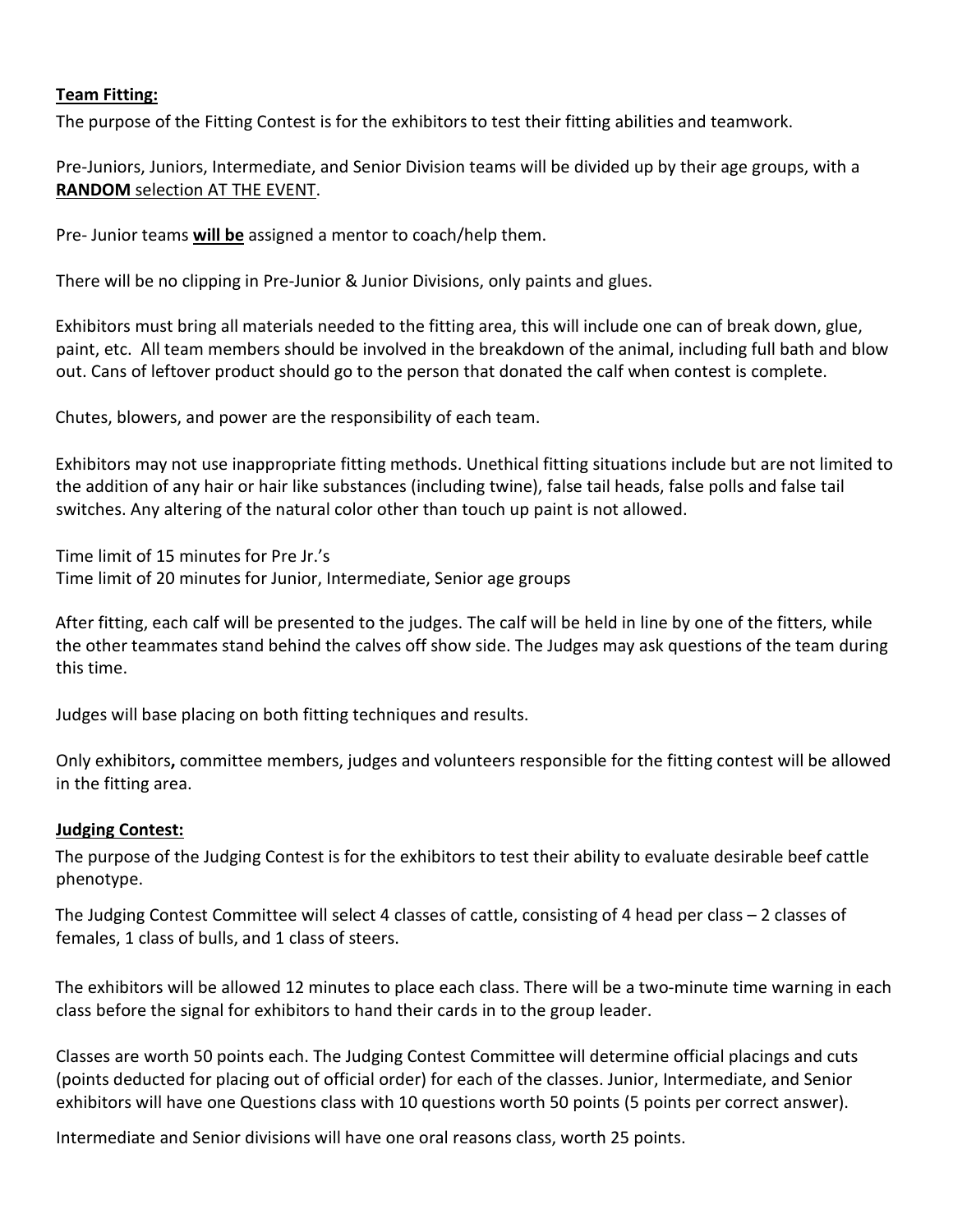While the contest is in progress, ONLY EXHIBITORS, COMMITTEE MEMBERS, OFFICIALS, AND VOLUNTEERS RESPONSIBLE FOR COLLECTING PLACING CARDS WILL BE ALLOWED IN THE JUDGING AREA!! There shall be no conferring between exhibitors or between parents and/or advisors and exhibitors. Any violation of this rule will result in disqualification from the contest.

Exhibitors may take writing materials only for use while judging reason/question class. **No other communication devices will be allowed during the Judging contest, for example smart watches, cell phones, headsets, etc.** 

Exhibitors must remain with their assigned groups throughout the entire contest unless otherwise directed by their group leader.

A scribe can be requested to assist any exhibitor during the Judging contest, please request at time of entry.

Intermediate & Senior -  $1^{st}$  tie breaker will be the reasons score, 2nd is the questions score. If further tie breakers are needed, highest class placing scores are compared, then 2nd highest and so forth until the tie is broken.

Jr -  $1<sup>st</sup>$  tie breaker will be the questions score. If further tie breakers are needed, highest class placing scores are compared, then 2nd highest and so forth until the tie is broken.

Pre Jr –  $1<sup>st</sup>$  tie breaker will be number of classes judged. If further tie breakers are needed, highest class placing scores are compared, then 2nd highest and so forth until the tie is broken.

### **Pre-Junior Division:**

Exhibitors will have the choice to judge two to four classes. This is due to the age of exhibitors, with some without the attention span to complete four classes and some disappointed if they don't get to judge all four classes. Each Exhibitor's highest two class scores will be used. If an Exhibitor only judges 2 classes, those 2 scores will be used.

Pre-Juniors will not have a Questions class.

All Pre-Juniors will be placed in a group with a scribe to assist with class placements.

## **Speech Contest:**

The purpose of this contest is to help exhibitors increase their communication skills in public speaking.

Contestants will pick one topic from their age division listed below. At the conclusion of their speech the judges will ask questions pertaining to the speech. Only material allowed to be used is one 3X5 notecard, NO props of any kind are allowed, there will be a 10% reduction if the contestant exceeds the maximum time allowed. Contest will take place in a room with only the contestant and the panel of judges, no other person(s) will be allowed in with contestant.

## *Pre-Junior*

Contestants' speech should be a minimum of 3min and no longer than 6min. They will be allowed 1 3X5 card for notes. 10% points reduction if time exceeds 6 min.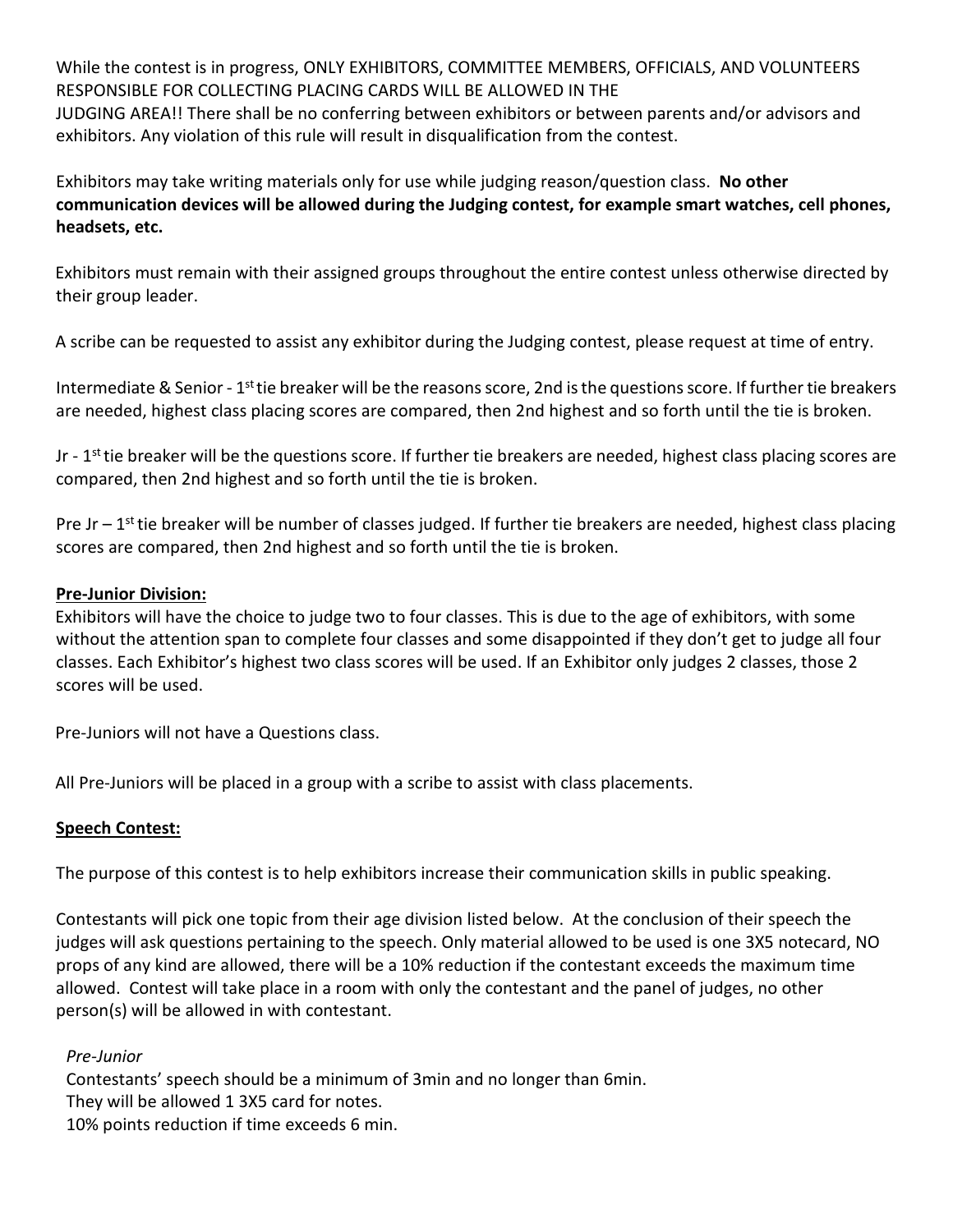Choose from 1 topic below:

- 1) Explain why you show Miniature Herefords and the advantages of showing Miniature Herefords
- 2) Showmanship practices in the ring and out of the ring that make a good showman.
- 3) Daily care explain the daily care it takes to care for show animals

# *Junior*

Contestants' speech should be a minimum of 3min and no longer than 6min.

They will be allowed 1 3X5 card for notes.

10% points reduction if time exceeds 6 min.

Choose from 1 topic below:

- 1) Qualities of a Miniature Hereford what are the requirements and regulations for an animal to qualify as a Miniature Hereford
- 2) History of the Miniature Hereford Breed
- 3) Picking a show animal how do you pick a show animal, what do you look for when picking a new heifer or steer for exhibition

# *Intermediate*

Contestants' speech should be a minimum of 6min and no longer than 9min

They will be allowed 1 3X5 card for notes.

10% points reduction if time exceeds 9 min.

Choose from 1 topic below:

- 1) History of the Miniature Hereford Breed
- 2) Breeding types of breeding (Natural, AI, ET) the advantages and disadvantages
- 3) Explain ways to help the future of the Mini breed

## *Senior*

Contestants' speech should be a minimum of 6min and no longer than 9min

They will be allowed 1 3X5 card for notes.

10% points reduction if time exceeds 9 min.

Choose from 1 topic below:

- 1) Livestock show ethics any current or future subject that addresses any aspect of the ethics practiced in the livestock show industry.
- 2) Breeding types of breeding (natural, AI, ET) the advantages and disadvantages
- 3) Business ways you can make a business in the cattle world

Scoring will be as follows: Subject Knowledge - 30 points Organization - 10 points Presentation – 30 points Response to questions – 20 points Overall effectiveness – 10 points

**Total points available = 100**

## **Herdsman of the Year Award:**

The Junior Herdsman of the Year award is an honor bestowed upon one MHJNA exhibitor. This award is intended for an individual who generally commands respect of both Juniors and adults and upholds the honor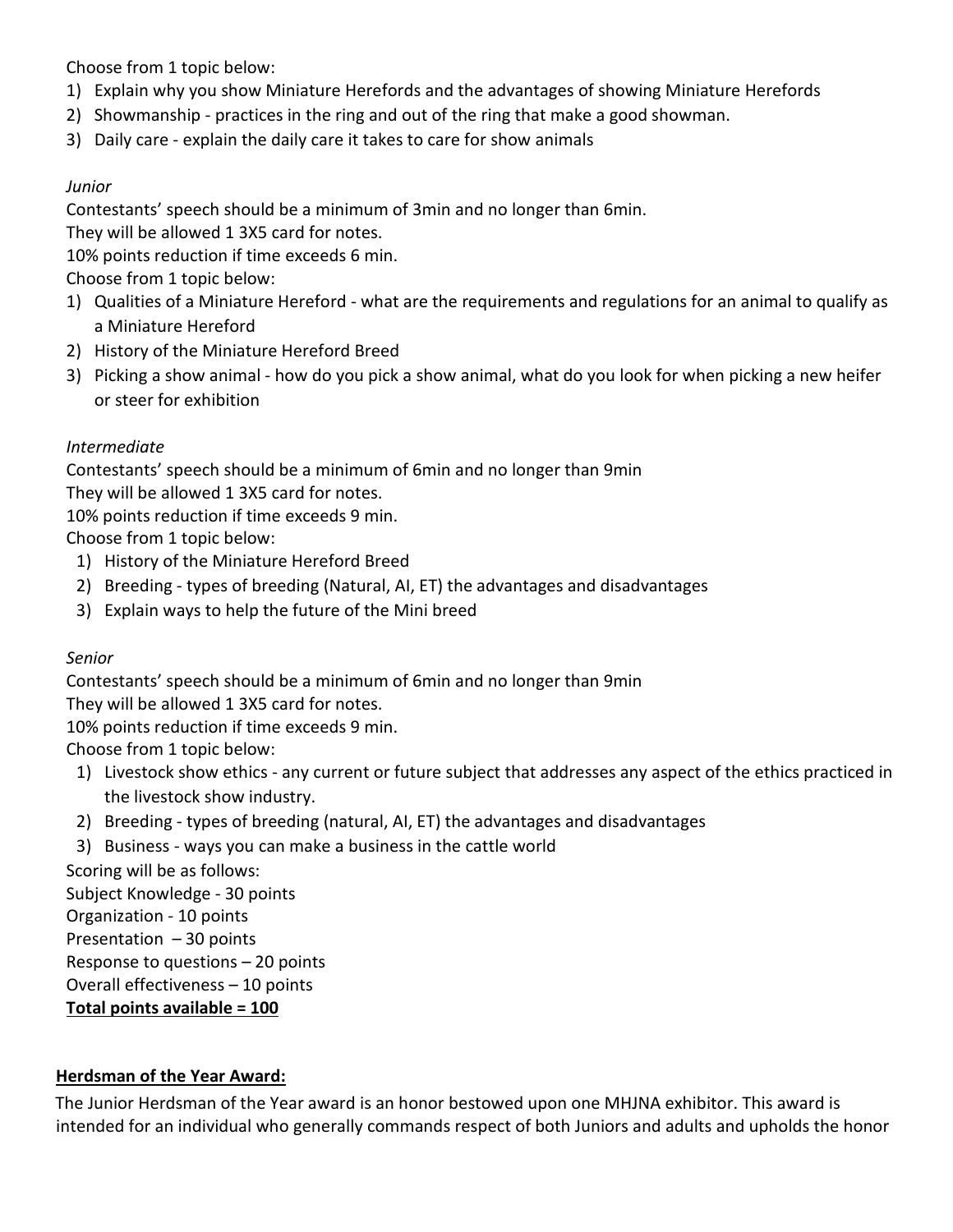and dignity of a future cattleman. The nominee's pride in their cattle both in the show ring and at home should be evident to fellow members across the Miniature Hereford industry. A positive attitude, willingness to help wherever needed, and diligent work ethic are of utmost necessity in candidates for this prestigious honor.

Members are encouraged to nominate Junior exhibitors they deem suitable and deserving of this prestigious honor. If you would like to nominate a Junior exhibitor, please see a MHJNA Board member. Nominees must be at least 3 years of age and in attendance at the **MHJNA event**. This individual will be selected by the MHJNA Board.

Herdsman will be presented 30 minutes after the conclusion of the show on Saturday.

# **Premiere Exhibitor:**

A Premiere Exhibitor will be awarded to an individual in each division. No overall Premiere Exhibitor will be recognized. Points will be awarded for top 3 cattle placings and each contest. Points in cattle will be awarded by class placings only. **No additional points will be given for division champions or overall champions.**

**You must compete in both cattle shows and contest within your appropriate age division to be eligible for premier exhibitor. Exception: If a Pre Jr is showing in the Junior show they will compete in all aspects of the event as Junior Exhibitor and will be awarded premier exhibitor points as a Junior Exhibitor.** 

The contests will be broken down into Cattle Show, Tier One and Tier Two contests. Tier One contests will be of greater value than Tier Two. Tier One contests include; Showmanship, Judging Speech and Sales Talk. Tier Two contests include: Fitting, Photography, and Arts & Crafts.

In the event of a tie, tie breakers will be used. The first tie breaker will be Sales Talk, the second tie breaker will be Judging, the third tie breaker will be Showmanship. If more tie breakers are needed, they will be determined at the show.

Each Exhibitor may bring and exhibit an unlimited number of entries to the MHJNA event but will only receive premier exhibitor points **for their top 3 entries**.

Point breakdown: Cattle Show Placing:  $1<sup>st</sup> - 10$  points 2<sup>nd</sup>- 9 Points 3rd- 8 Points 4th- 7 Points 5th- 6 Points All remaining will receive 3 points

Tier One Contests: Showmanship, Judging, Speech and Sales Talk.

 $1<sup>st</sup> - 10$  Points 2<sup>nd</sup>- 9 Points 3rd- 8 Points